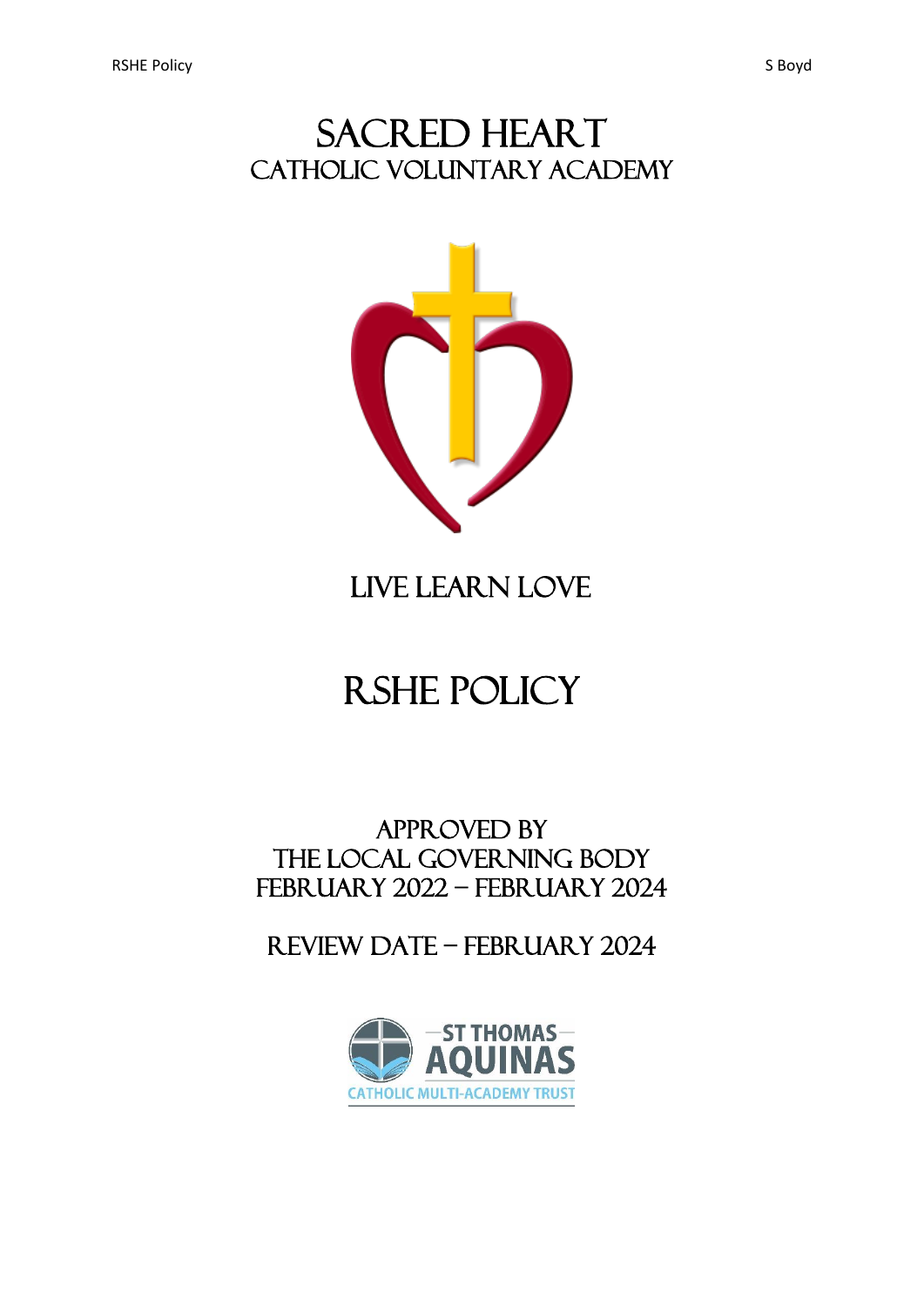

## **Relationships, Sex and Health Education (RSHE)**

**Policy**



'Love bears all things, believes all things, hopes all things,

endures all things. Love never ends… '

(1 Corinthians 13:7-8)

#### Mission Statement

Our mission statement to 'Live, Learn and Love' is the foundation stone on which we build the Catholic Life of the school. Furthermore, it is the underpinning of wider school life at Sacred Heart Catholic Voluntary Academy.

At Sacred Heart CVA pupils, staff and parents take a pledge that enable everyone in our community share the joys of our Faith. We worship, learn, develop and play together in the love of Jesus, helping one another to develop the talents given to us by God.

#### Statement of Intent

In this policy, the Governors and teachers, in partnership with pupils and their parents, set out their

intentions, rationale and approach with regard to relationships, sex and health education (RSHE).

At Sacred Heart, the RSHE policy is intended to celebrate the uniqueness of the individual and God's gift of life. Having a religious character means we are committed to promoting, ensuring and nurturing community cohesion as we prepare our children for the relationships, responsibilities and experiences of adult life. All that we teach will be in the context of our Catholic Faith.

Consultations that have taken place:

- questionnaires to parents / carers, and parent workshops etc.
- review of RSE curriculum content with staff
- consultation with school governors

#### Implementation and Review of Policy

Implementation of the policy will take place after consultation with the Governors in the Lent term 2022.

This policy will be reviewed every 2 years by the Head teacher, RE Leader, the Governing Body and Staff.

The next review date is February 2024.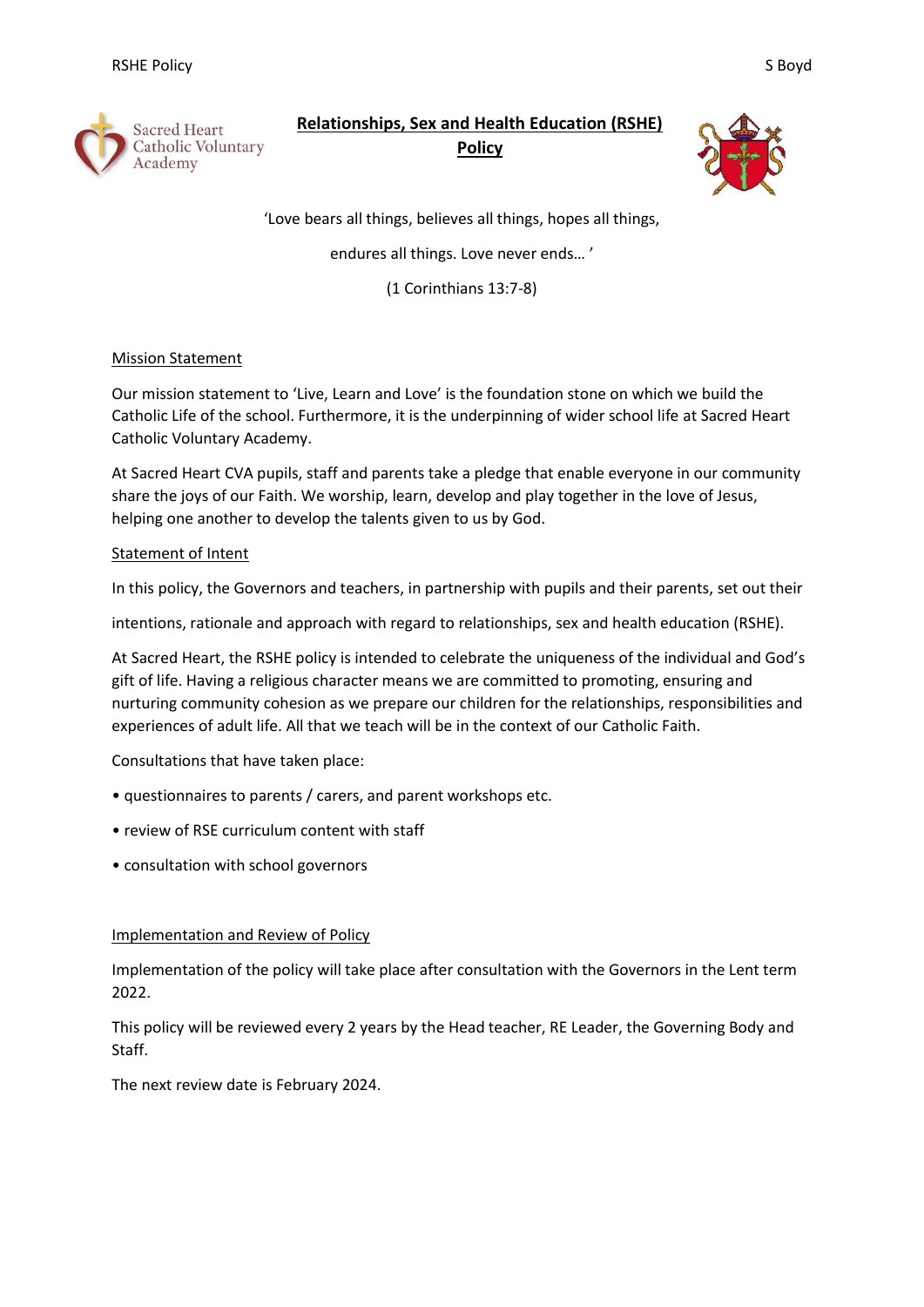#### Dissemination

The draft policy will be given to all members of the Governing Body, and all teaching members of staff. Copies of the document will be available to all parents through the school's website and a copy will be available in the school office.

#### Defining Relationships and Sex Education

The DfE guidance states that "children and young people need to know how to be safe and healthy, and how to manage their academic, personal and social lives in a positive way".

1. It is about the development of the pupil's knowledge and understanding of her or him as a sexual being, about what it means to be fully human, called to live in right relationships with self and others and being enabled to make moral decisions in conscience. In primary schools the focus should be on "teaching the fundamental building blocks and characteristics of positive relationships, with particular reference to friendships, family relationships, and relationships with other children and with adults."

2. This would include the topics of families and the people of who care for me, caring friendships, respectful relationships, online relationships and being safe.

#### Statutory Curriculum Requirements

From Pentecost (Summer) Term 2021, the Health Education (HE) and Relationships Education (RE) aspects of PSHE will be compulsory in all schools in the form of the new Primary Curriculum Framework for Relationships, Sex and Health Education (RSHE).

We are legally required to teach those aspects of RSHE which are statutory parts of National Curriculum. However, the reasons for our inclusion of RSHE go further.

#### Rationale

'I have come that you might have life and have it to the full' (John 10:10)

We are invested in relationships and sex education precisely because of our Christian beliefs about God and about the human person. The belief in the unique dignity of the human person made in the image and likeness of God underpins the approach to all education in a Catholic school. Our approach to RSHE therefore is rooted in the Catholic Church's teaching of the human person and presented in a positive framework of Christian ideals.

At the heart of the Christian life is the Trinity; Father, Son and Spirit in communion, united in loving relationship and embracing all people and all creation. As a consequence of the Christian belief that we are made in the image and likeness of God, gender and sexuality are seen as God's gift, reflect God's beauty, and share in the divine creativity. RSE, therefore, will be placed firmly within the context of relationship as it is there that sexuality grows and develops.

Following the guidance of the Bishops of England and Wales and as advocated by the DFE (and the Welsh Assembly Government), RSHE will be firmly embedded in the PSHE framework as it is concerned with nurturing human wholeness and integral to the physical, spiritual, emotional, moral,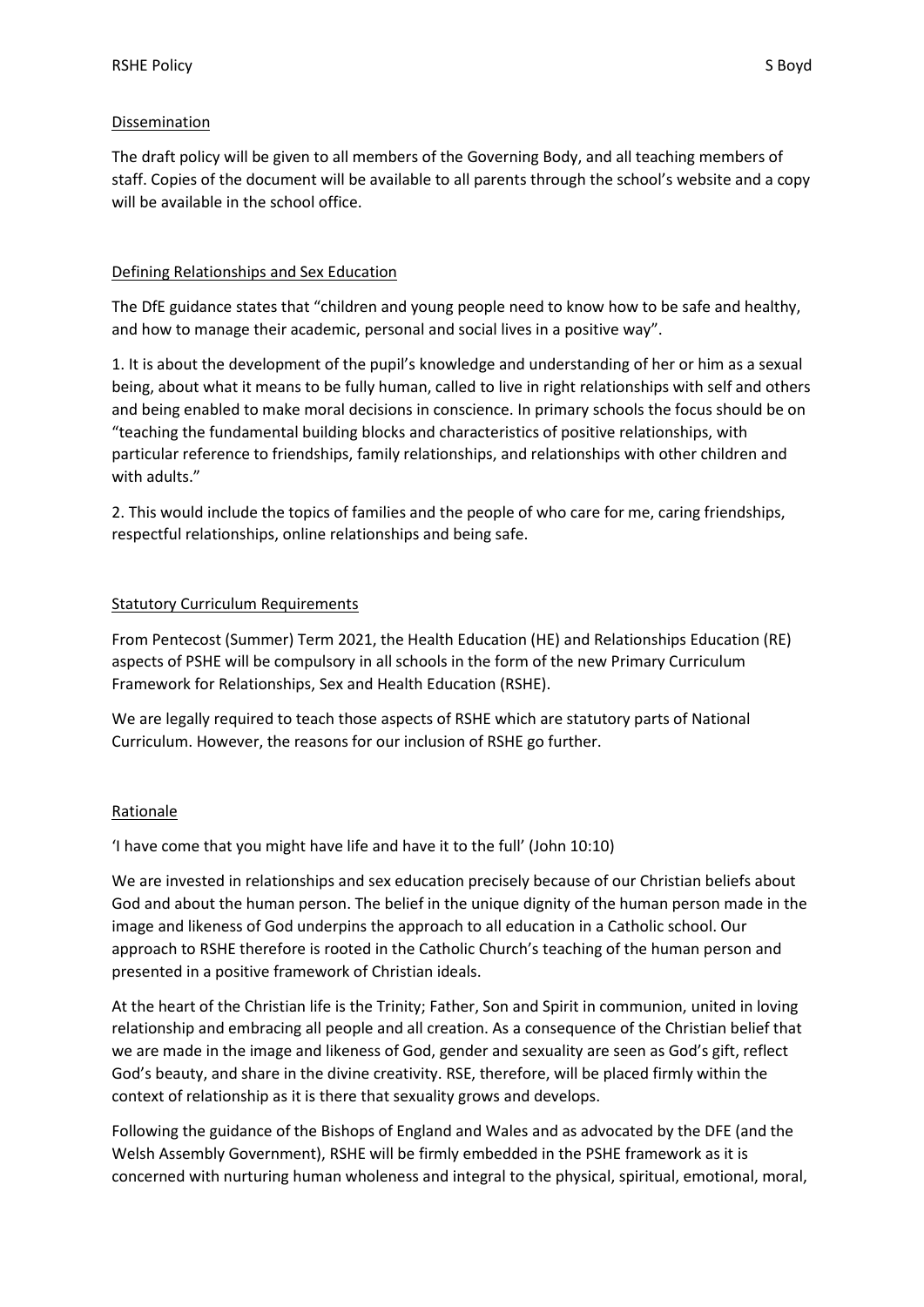social and intellectual development of pupils. It is centred on Christ's vision of being human as good news and will be positive and prudent, showing the potential for development, while enabling the dangers and risks involved to be understood and appreciated.

All RSHE will be in accordance with the Church's moral teaching. It will emphasise the central importance of marriage and the family whilst acknowledging that all pupils have a fundamental right to have their life respected whatever household they come from. It will also prepare pupils for life in modern Britain.

#### Christian Values and Virtues

Our programme enshrines Catholic values relating to the importance of stable relationships, marriage and family life. It also promotes those virtues which are essential in responding to the God's call to love others with a proper respect for their dignity and the dignity of the human body. The following virtues are the school's virtues and will complement the teaching of RSHE; Kindness, Friendship, Forgiveness, Confidence, Patience, Compassion and Love of Learning.

#### Objectives

To develop the following attitudes and virtues:

- reverence for the gift of human sexuality and fertility;
- respect for the dignity of every human being in their own person and in the person of others;
- joy in the goodness of the created world and their own bodily natures;
- responsibility for their own actions and a recognition of the impact of these on others;
- recognising and valuing their own sexual identity and that of others;
- celebrating the gift of life-long, self-giving love;
- recognising the importance of marriage and family life.

To develop the following personal and social skills:

• making sound judgements and good choices which have integrity, and which are respectful of the individual's commitments;

• loving and being loved, and the ability to form friendships and loving, stable relationships free from exploitation, abuse and bullying;

• managing emotions within relationships, and when relationships break down, with confidence, sensitivity and dignity;

- managing conflict positively, recognising the value of difference;
- cultivating humility, mercy and compassion, learning to forgive and be forgiven;
- developing self-esteem and confidence, demonstrating self-respect and empathy for others;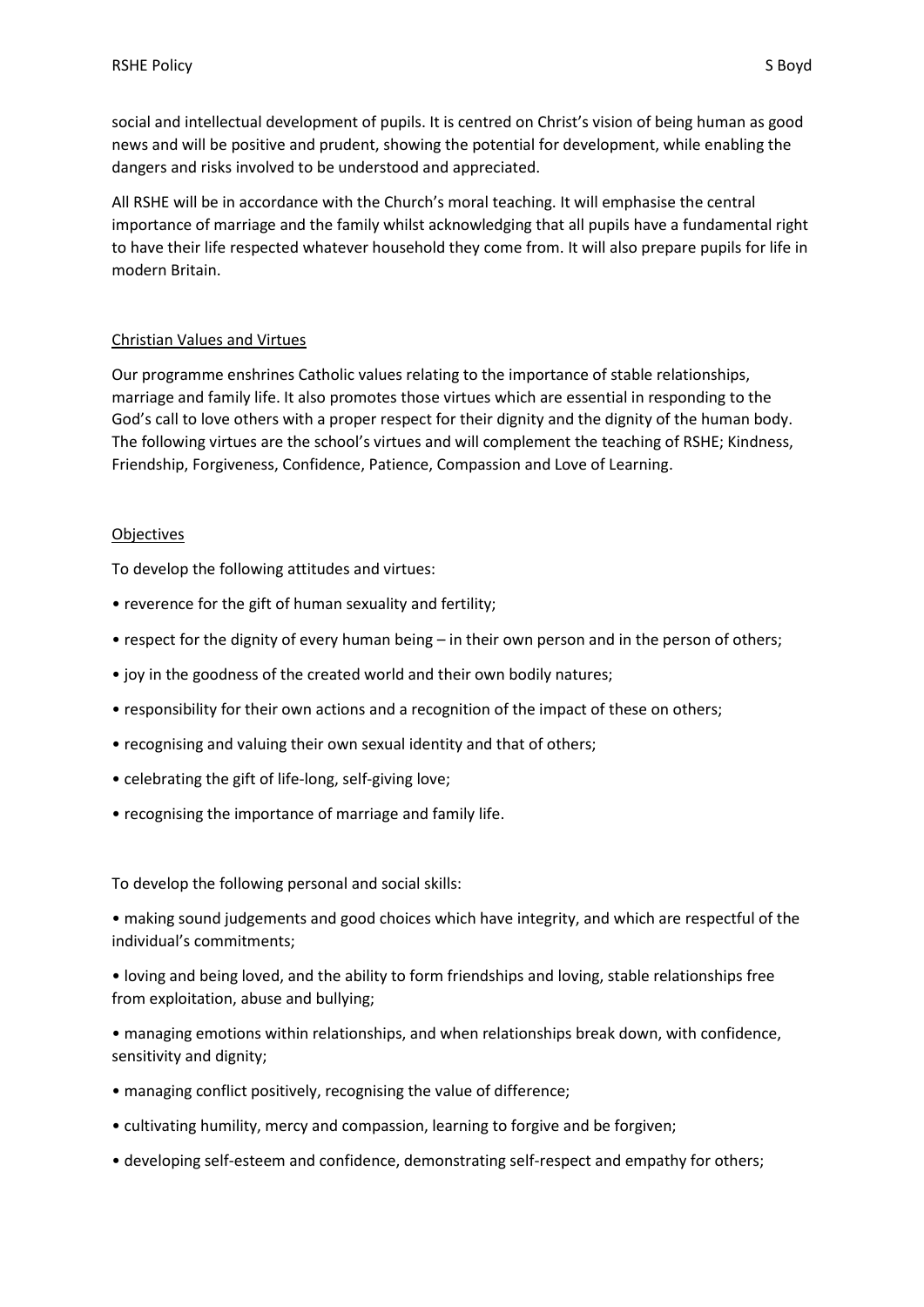• building resilience and the ability to resist unwanted pressures, recognising the influence and impact of the media, internet and peer groups and so developing the ability to assess pressures and respond appropriately;

• being patient, delaying gratification and learning to recognise the appropriate stages in the development of relationships, and how to love chastely;

• assessing risks and managing behaviours in order to minimise the risk to health and personal integrity.

#### To know and understand:

- the Church's teaching on relationships and the nature and meaning of sexual love;
- the Church's teaching on marriage and the importance of marriage and family life;
- the centrality and importance of virtue in guiding human living and loving;
- the physical and psychological changes that accompany puberty;

• the facts about human reproduction; how love is expressed sexually and how sexual love plays an essential and sacred role in procreation.

#### **Outcomes**

#### Inclusion

We will ensure RSHE is sensitive to the different needs of individual pupils in respect to pupils' different abilities, levels of maturity and personal circumstances; for example, their own sexual orientation, faith or culture and is taught in a way that does not subject pupils to discrimination. Lessons will also help children to realise the nature and consequences of discrimination, teasing, bullying and aggressive behaviours (including cyber-bullying), use of prejudice-based language and how to respond and ask for help. (In looking at these questions, it is important to draw links to the school's inclusion policy).

#### Equalities Obligations

The governing body have wider responsibilities under the Equalities Act 2010 and will ensure that our school strives to do the best for all of the pupils, irrespective of disability, educational needs, race, nationality, ethnic or national origin, pregnancy, maternity, sex, gender identity, religion or sexual orientation or whether they are looked-after children.

#### Programme and Resources

We will be following the *'Life to the Full' RSHE programme from Ten:Ten* as approved by the Diocese. This programme features three themes which are repeated and built upon across the year groups. The three themes are: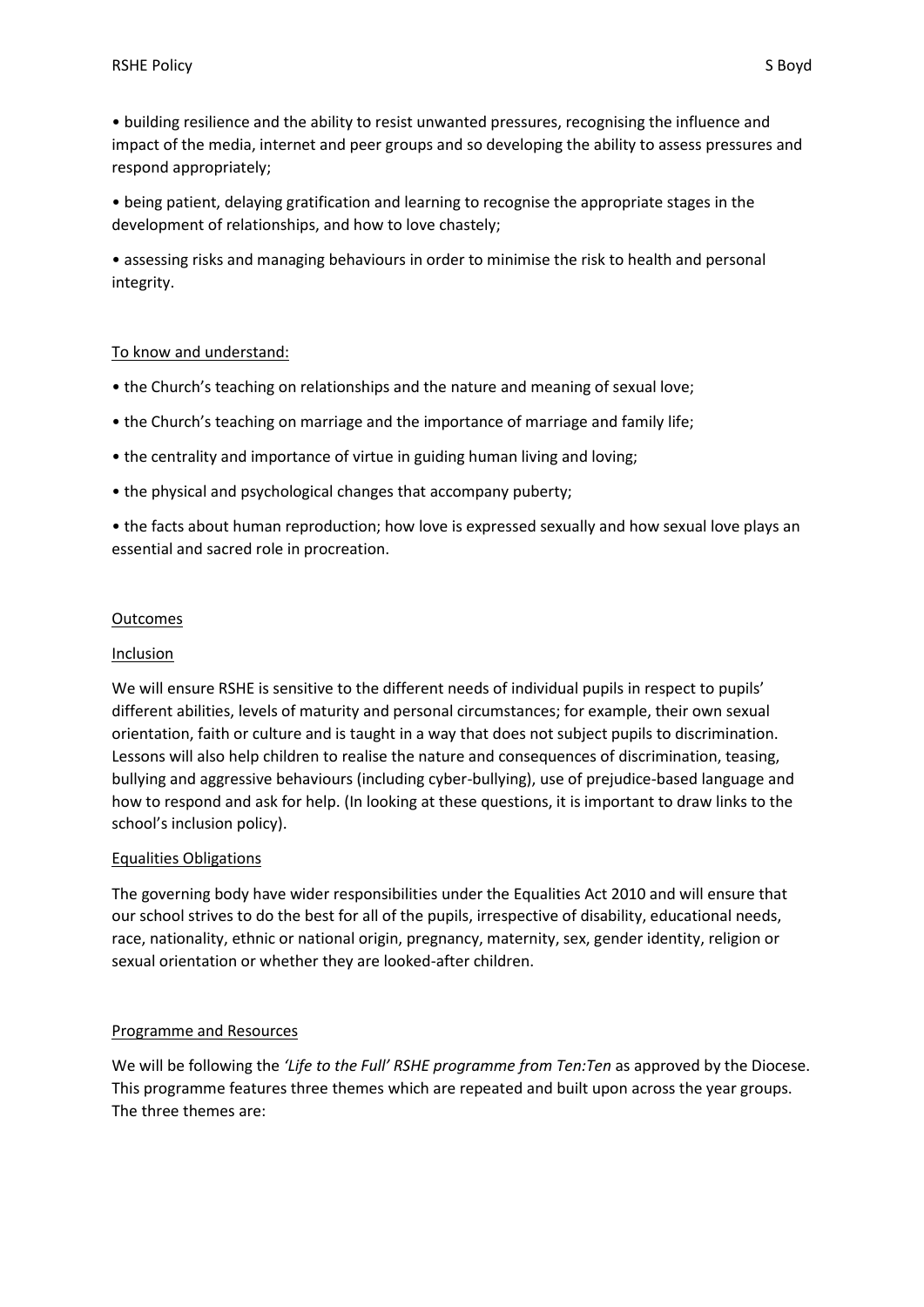1] Created and loved by God (this explores the individual) The Christian imperative to love self, made in the image and likeness of God, shows an understanding of the importance of valuing and understanding oneself as the basis for personal relationships.

2] Created to love others (this explores an individual's relationships with others) God is love. We are created out of love and for love. The command to love is the basis of all Christian morality.

3] Created to live in community – local, national & global (this explores the individual's relationships with the wider world) Human beings are relational by nature and live in the wider community. Through our exchange with others, our mutual service and through dialogue, we attempt to proclaim and extend the Kingdom of God for the good of individuals and the good of society.

Each theme covers the core strands of 'Education in Virtue' and 'Religious Understanding', as well as

strands which cover the PSHE content.

Appendix 1 to this policy provides further information about the programme content (page 9).

Teaching strategies will include:

- establishing ground rules
- discussion
- project learning
- reflection
- experiential
- active
- brainstorming
- film & video
- group work
- role-play
- values clarification
- prayer and reflection

Pupils' learning will be continually assessed through ongoing teacher observations and end of unit tasks.

#### Parents and Carers

We recognise that parents (and other carers who stand in their place) are the primary educators of their children. As a Catholic school, we provide the principal means by which the Church assists parents and carers in educating their children. Therefore, the school will support parents and carers by providing material to be shared with their children at home and workshops to help parents/carers to find out more. Parents/carers will be informed by letter when the more sensitive aspects of RSHE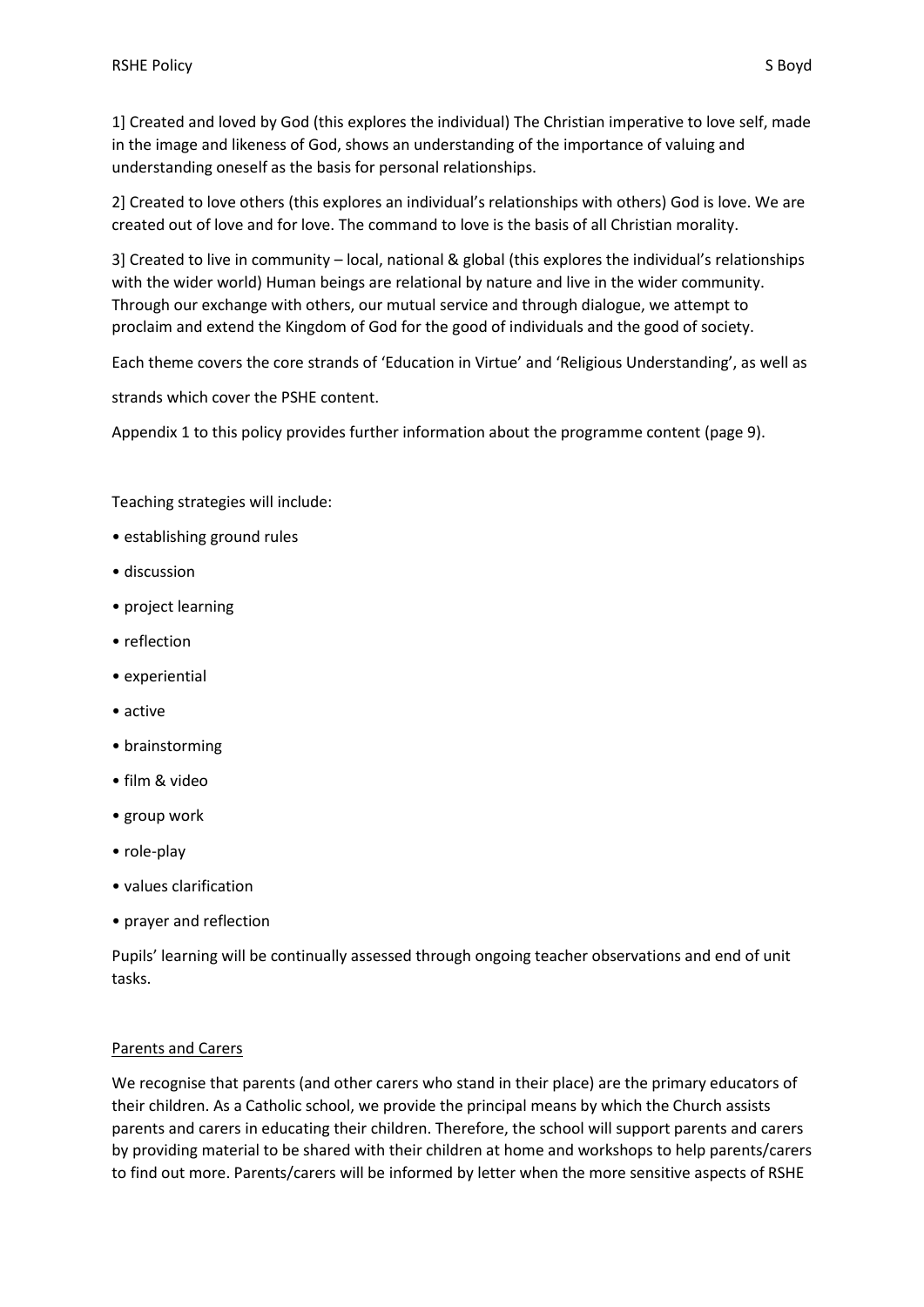will be covered in order that they can be prepared to talk and answer questions about their children's learning.

The 'Life to the Full' programme includes an online parent portal, where parents can log in to view the programme and find out what the pupils will be taught within the programme of study. It also provides resources to be used at home to aid further discussion, as well as advice on managing difficult conversations.

Parents must be consulted before this policy is ratified by the governors. They will be consulted at every stage of the development of the RSHE programme, as well as during the process of monitoring, review and evaluation. They will be able to view the resources used by the school in the RSHE programme through the online parent portal. Our aim is that, at the end of the consultation process, every parent and carer will have full confidence in the school's RSHE programme to meet their child's needs.

As part of the consultation process there are key decisions in regards to curriculum content that must be made in both KS1 and KS2. These key decisions are asked on the parent questionnaire and this will allow the school to consider the thoughts and wishes of all stakeholders. Governors in consultation with the Headteacher and SLT will analyse the response of parents from this consultation process.

Parents continue to have the right to withdraw their children from Sex Education, except in those elements which are required by the National Curriculum Science orders. Should parents wish to withdraw their children, they are asked to notify the school by contacting the headteacher. The school will provide support by providing material for parents to help the children with their learning.

We believe that the controlled environment of the classroom is the safest place for this curriculum to be followed. Please refer to the DfE guidance Page 17 for further details on the right to be excused from sex education (commonly referred to as the right to withdraw).

#### Balanced Curriculum

Whilst promoting Catholic values and virtues and teaching in accordance with Church teaching, we will ensure that pupils are offered a balanced programme by providing an RSHE programme that offers a range of viewpoints on issues. Pupils will also receive clear scientific information as well as covering the aspects of the law pertaining to RSHE. Knowing about facts and enabling young people to explore differing viewpoints is not the same as promoting behaviour, and is not incompatible with our school's promotion of Catholic teaching. We will ensure that pupils have access to the learning they need to stay safe, healthy and understand their rights as individuals.

#### Responsibility for Teaching the Programme

Responsibility for the specific relationships, sex and health education programme lays with all teaching staff. However, all staff will be involved in developing the attitudes and values aspect of the RSHE programme. They will be role models for pupils of good, healthy, wholesome relationships as between staff, other adults and pupils. They will also be contributing to the development of pupils' personal and social skills.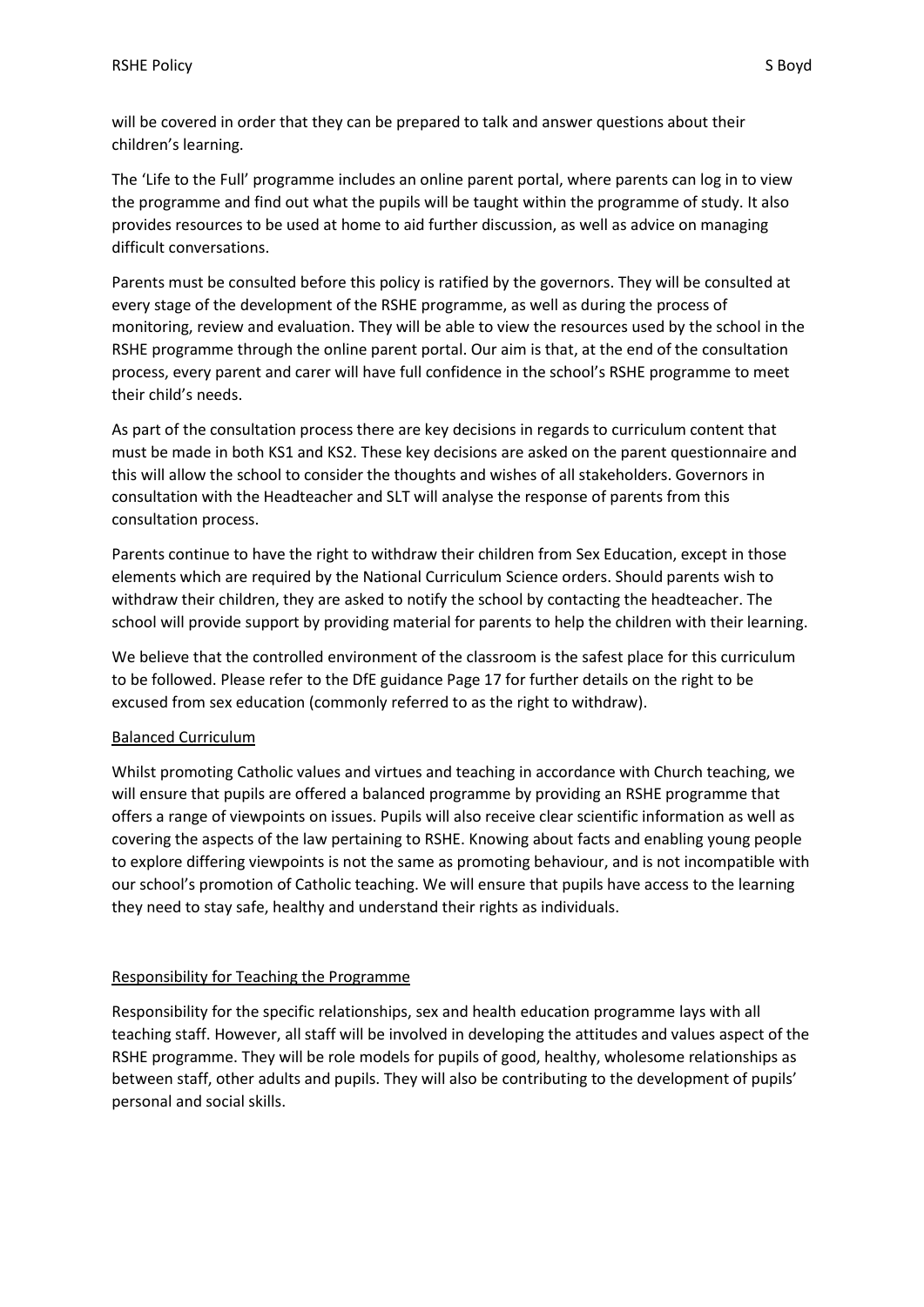#### External Visitors

Our school will possibly call upon help and guidance from outside agencies and health specialists to deliver aspects of RSHE. Such visits will always complement the current programme and never substitute or replace teacher-led sessions. It is important that any external visitor is clear about their role and responsibility whilst they are in school delivering a session. Any visitor must adhere to our code of practice developed in line with CES guidance.

Health professionals should follow the school's policies, minimising the potential for disclosures or inappropriate comments using negotiated ground rules and distancing techniques, as other teachers would. They will ensure that all teaching is rooted in Catholic principles and practice.

#### Other roles and responsibilities with the provision of RSHE

#### **Governors**

- draw up the RSHE policy, in consultation with parents and teachers;
- ensure that the policy is available to parents;
- ensure that the policy is in accordance with other whole school policies, e.g., SEND, the ethos of the school and our Christian beliefs;
- ensure that parents know of their right to withdraw their children from elements of sex education;
- establish a link governor to share in the monitoring and evaluation of the programme, including resources used;
- ensure that the policy provides proper and adequate coverage of relevant National Curriculum science topics and the setting of RSHE is within PSHE.

#### Head teacher

The Head teacher takes overall delegated responsibility for the implementation of this policy and for liaison with the Governing Body, parents, the Diocesan Schools' Service and the Local Education Authority, also appropriate agencies.

#### RE Lead

The RE Leader, with the support of the head teacher, has a general responsibility for supporting other members of staff in the implementation of this policy and will provide a lead in the dissemination of the information relating to RSHE and the provision of in-service training. (They may be supported by the members of staff with responsibility for child protection).

#### All Staff

RSHE is a whole school matter. All teachers have a responsibility of care; as well as fostering academic progress, they should actively contribute to the guardianship and guidance of the physical, moral and spiritual well-being of their pupils. Teachers will be expected to teach RSHE in accordance with the Catholic Ethos of the school. Appropriate training will be made available for all staff teaching RSHE. All staff have been included in the development of this policy and all staff should be aware of the policy and how it relates to them.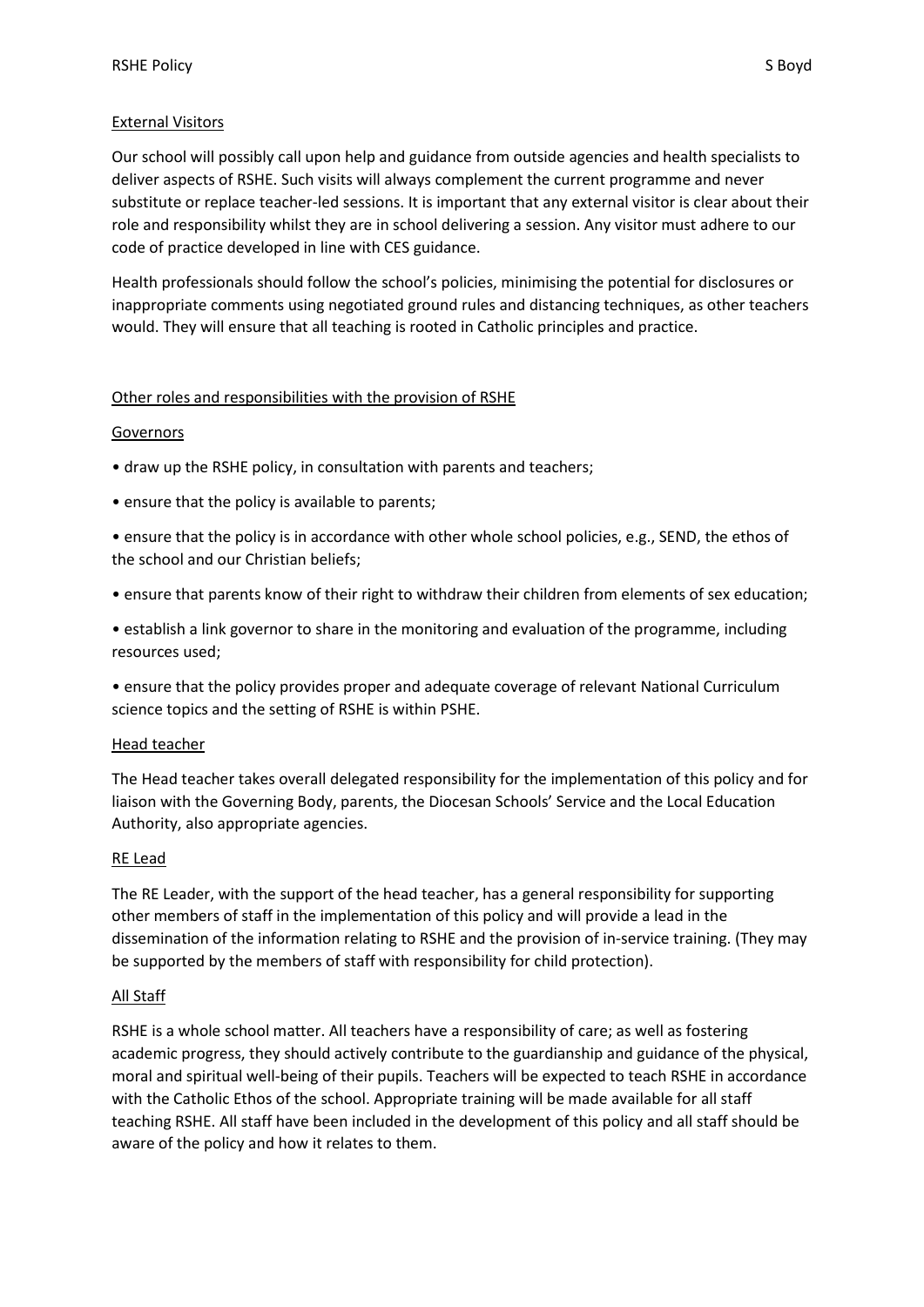#### Relationship to other Policies and Curriculum Subjects

This RSHE policy is to be delivered as part of the PSHE framework. It includes guidelines about pupil safety and is compatible with the school's other policy documents (for example, Anti-Bullying policy, Safeguarding Policy, etc).

Pupils with particular difficulties, whether of a physical or intellectual nature, will receive appropriately differentiated support in order to enable them to achieve mature knowledge, understanding and skills. Teaching methods will be adapted to meet the varying needs of this group of pupils.

#### Children's Questions

The governors and leadership team want to promote a healthy, positive atmosphere in which RSHE can take place. They want to ensure that pupils can ask questions freely, be confident that their questions will be answered, and be sure that they will be free from bullying or harassment from other children and young people.

#### Controversial or Sensitive issues

There will always be sensitive or controversial issues in the field of RSHE. These may be matter of maturity, of personal involvement or experience, of disagreement with the official teaching of the Church, of illegal activity or other doubtful, dubious or harmful activity. The governors believe that children are best educated, protected from harm and exploitation by discussing such issues openly within the context of the RSHE programme. The use of ground rules, negotiated between teachers and pupils, will help to create a supportive climate for discussion. (See also Relationships Education, Relationships and Sex Education (RSE) and Health Education, Managing difficult questions, Page 23 for more detail.)

Some questions may raise issues which would not be appropriate for teachers to answer during ordinary class time, e.g., where a child or young person's questions hints at abuse, is deliberately tendentious or is of a personal nature. This will be dealt with in accordance with our Safeguarding Policy.

#### Supporting Pupils who are at risk

Children will also need to feel safe and secure in the environment in which RSHE takes place. Effective RSHE will provide opportunities for discussion of what is and is not appropriate in relationships. Such discussion may well lead to disclosure of a safeguarding issue. Teachers will need to be aware of the needs of their pupils and not let any fears and worries go unnoticed. Where a teacher suspects that a child or young person is a victim of, or is at risk of, abuse, they are required to follow the school's safeguarding policy and immediately inform the designated senior member of staff responsible.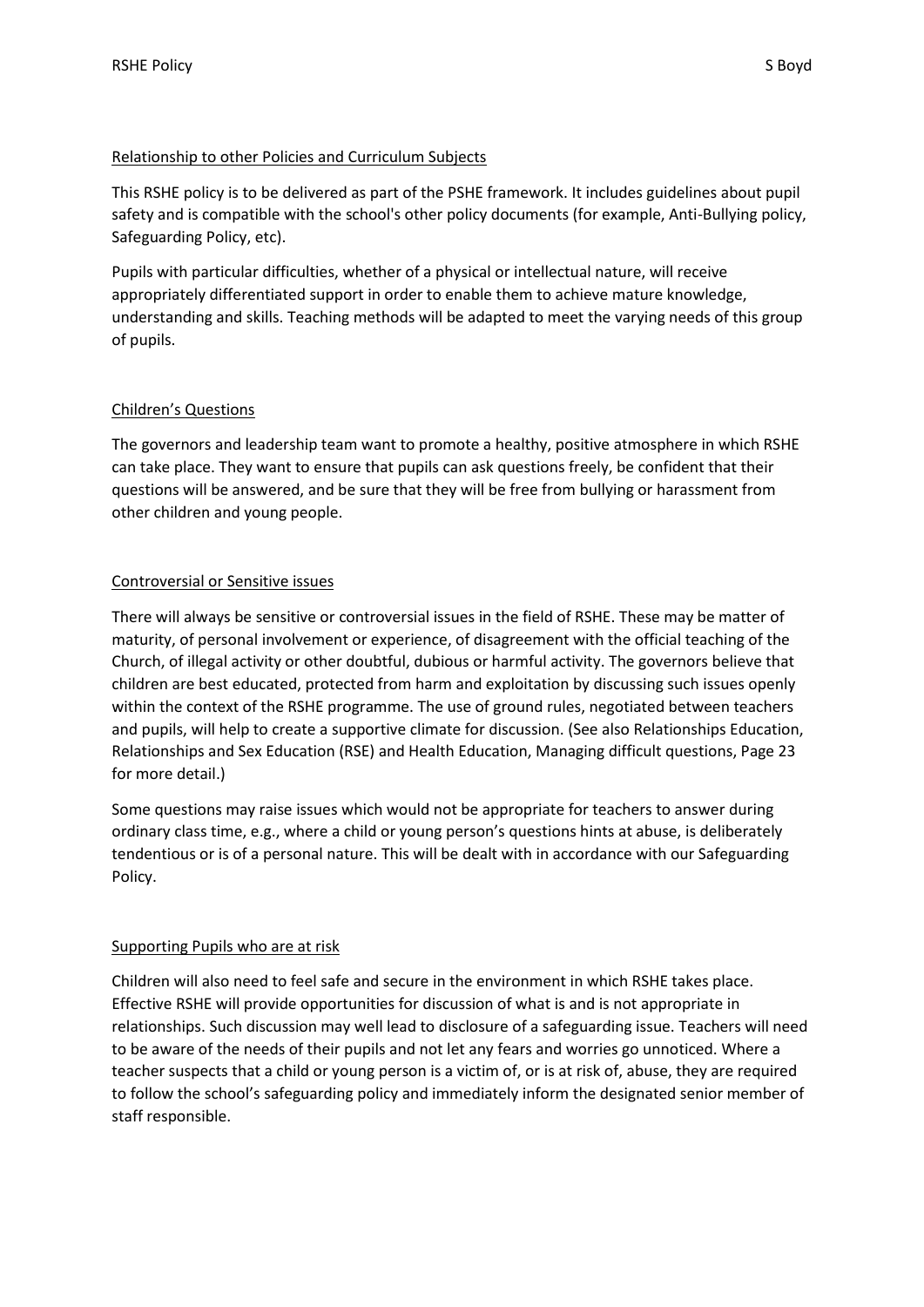#### Confidentiality and advice

All governors, teachers, support staff, parents and pupils must be made aware of this policy, particularly as it relates to issues of advice and confidentiality. All lessons, especially those in the RSHE programme, will have the best interests of pupils at heart, enabling them to grow in knowledge and understanding of relationships and sex, developing appropriate personal and social skills, and becoming appreciative of the values and attitudes which underpin the Christian understanding of what it means to be fully human.

Pupils will be encouraged to talk to their parents/carers about the issues which are discussed in the programme. Teachers will always help pupils facing personal difficulties, in line with the school's pastoral care policy. Teachers should explain to pupils that they cannot offer unconditional confidentiality, in matters which are illegal or abusive, for instance. Teachers will explain that in such circumstances, they would have to inform others, e.g., parents, headteacher, but that the pupils would always be informed first that such action was going to be taken.

#### Monitoring, Review and Evaluation

The RE Lead/RSHE Co-ordinator will monitor the provision of the various dimensions of the programme by examining plans, schemes of work and samples of pupils work at regular intervals. The programme will be evaluated annually through the use of:

- monitoring of RSHE folders
- discussion with pupils, staff and parents
- learning walks

The results of the evaluation will be reported to school leaders and Governors and their suggestions sought for improvements. Governors will consider all such evaluations and suggestions before amending the policy.

"Let all that you do be done in love."

(1 Corinthians 16:14)

*Governors remain ultimately responsible for the policy.*